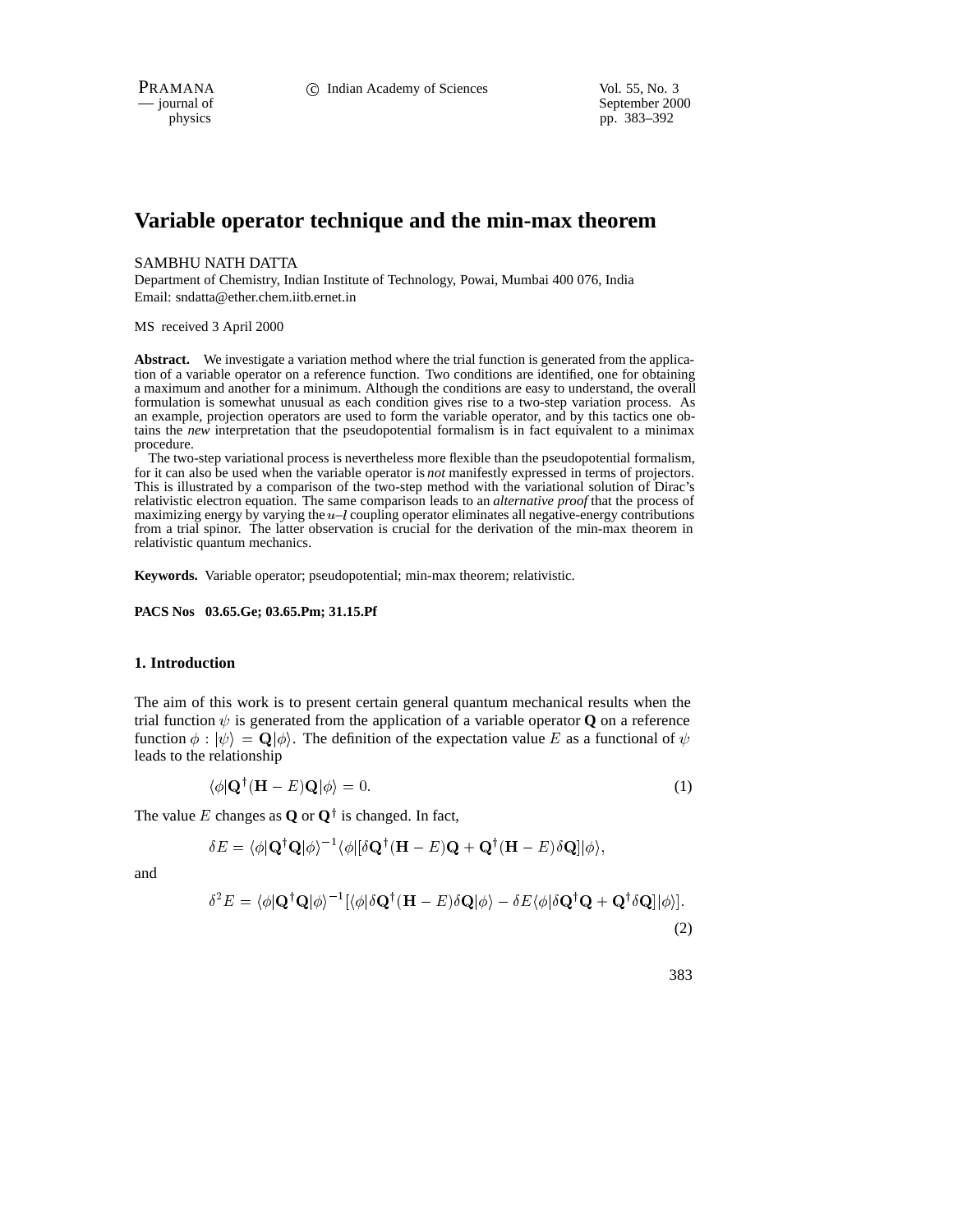The variations  $\delta \mathbf{Q}^{\dagger}$  and  $\delta \mathbf{Q}$  are independent of each other. The stationary point curvature is determined from the second-order change subject to the condition  $\delta E = 0$ . The nature of the stationary point depends upon whether the numerator on the right side of the second equation in eq. (2) is less than or greater than zero for variations  $\delta \mathbf{Q}$  and  $\delta \mathbf{Q}^{\dagger}$ . Also, if  $\delta E = 0$  for *all arbitrary variations*  $\delta \mathbf{Q}$  and  $\delta \mathbf{Q}^{\dagger}$ , then, to within a constant multiplicative factor,  $\mathbf{Q}|\phi\rangle$  becomes identical with one of the eigenfunctions  $|\psi_i\rangle$  of **H** and E equals  $E_i$ , the corresponding eigenvalue.

These general results have been used here to discuss two fundamental topics of quantum chemistry. It is shown in  $\S2$  that when **Q** is expressed in the general form, two limiting cases can be identified – one for clearly obtaining a maximum, and the other for clearly obtaining a minimum. The operator **Q** is restricted to the diagonal representation in  $\S3$ , and the two limiting forms become very transparent. Nevertheless, what is *new* here is that the possibility of varying both  $\phi$  and **Q** gives rise to a two-step variation procedure. The two-step variation is illustrated in two cases. First, the diagonal forms are investigated in the context of valence electron calculations in  $\S 4$  where we show that the formation of the pseudopotential is equivalent to the maximization of energy for variation of the core orbital contributions. Thus the pseudopotential technique can be interpreted as a minimax procedure. This is a *new* interpretation. Its importance lies in the possibility that it may be exploited in future to generate effective potentials for systems with more than one valence electron. The variable nature of **Q** gives the two-step procedure a greater flexibility than what is normally given in a pseudopotential formalism. To illustrate this flexibility, the general form for  $\bf{Q}$  is next considered in §5, in the context of a variational approach to the solution of Dirac's relativistic electron equation. This comparison provides an *alternative proof* of the fact that the process of maximizing energy by varying the  $u - l$  coupling operator eliminates all negative-energy contributions from a trial four-component spinor. The latter observation is crucial for the derivation of the min-max theorem in relativistic quantum mechanics.

## **2. The general picture**

To allow for all possible variations of **Q** one must write it in the most general form as

$$
\mathbf{Q} = \sum_{i,j} |\psi_i\rangle q_{ij} \langle \psi_j|.
$$
 (3)

One may also require that **Q** be hermitean. This would imply  $q_{ji} = q_{ij}^*$ . The requirement, however, is not always necessary, and henceforth we will assume **Q** to be a general (nonhermitean) operator.

When  $\delta E = 0$  for the change  $q_{ij} \rightarrow q_{ij} + \delta q_{ij}$  one obtains

$$
\delta q_{ij}(E_i - E) \langle \psi_j | \phi \rangle \sum_k \langle \phi | \psi_k \rangle q_{ik}^* + \text{c.c.} = 0. \tag{4}
$$

In general, E can be stationary when (i)  $\sum_k \langle \phi | \psi_k \rangle q_{ik}^* = \langle \phi | \mathbf{Q}^\dagger | \psi_i \rangle = 0$ , or (ii) the reference function  $\phi$  is orthogonal to  $\psi_j$ , or even (iii)  $E = E_i$ . The second-order change in energy at the stationary point is given by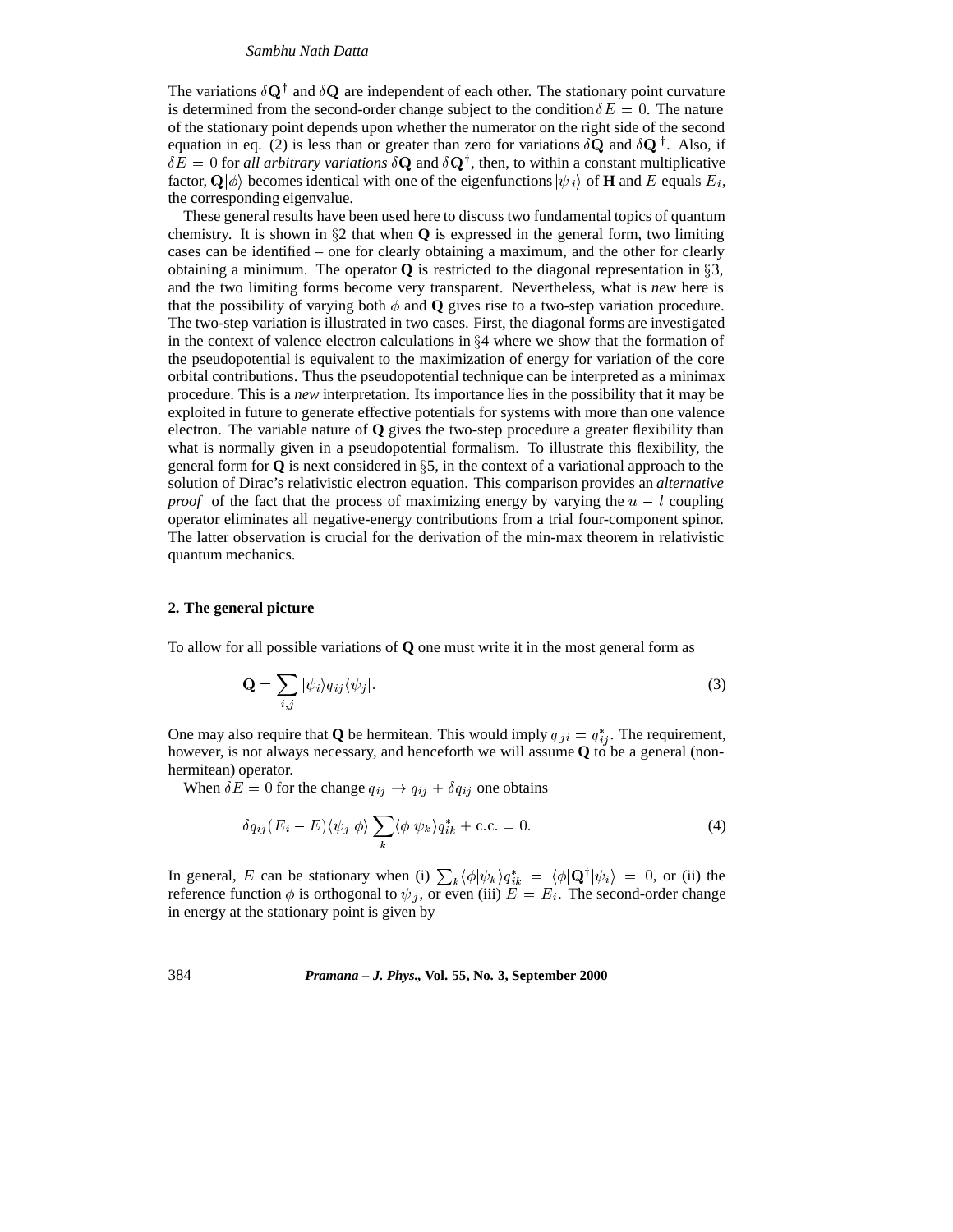*Min-max theorem*

$$
\delta^2 E = \frac{|\delta q_{ij}|^2 |\langle \psi_j | \phi \rangle|^2 (E_i - E)}{\sum_k |\langle \psi_k | \mathbf{Q} | \phi \rangle|^2} \tag{5}
$$

which can be non-zero when  $\langle \phi | \mathbf{Q}^{\dagger} | \psi_i \rangle = 0$  but  $E \neq E_i$  and  $\langle \psi_j | \phi \rangle \neq 0$ , that is, when  $\phi$ and <sup>E</sup> are completely general but **Q** has the form

$$
Q = \sum_{m(\neq i)} \sum_{n} |\psi_m\rangle q_{mn} \langle \psi_n|.
$$
 (6)

The nature of the stationary state can be precisely specified for an arbitrary  $\phi$  in two and only two limiting cases. One notes

$$
E_i - E = \frac{\sum_p (E_i - E_p) |\langle \psi_p | \mathbf{Q} | \phi \rangle|^2}{\sum_p |\langle \psi_p | \mathbf{Q} | \phi \rangle|^2}.
$$
\n(7)

This ensures

(i) 2E < <sup>0</sup> (8a)

unambiguously when

$$
\mathbf{Q} = \sum_{\substack{m \\ (E_m > E_i)}} \sum_n |\psi_m\rangle q_{mn} \langle \psi_n|.
$$
 (8b)

The corresponding stationary value is greater than  $E_i$  and is a maximum. Similarly,

(ii) 
$$
\delta^2 E > 0
$$
 (9a)

when

$$
\mathbf{Q} = \sum_{\substack{m \\ (E_m < E_i)}} \sum_n |\psi_m\rangle q_{mn} \langle \psi_n|.
$$
\n(9b)

The corresponding stationary value is a minimum and it is less than  $E_i$ .

The meaning of these two results become clear when we consider the effect of the operation of **Q** on the state vector  $|\phi\rangle$ . The latter task generates a superposition of the states with energy eigenvalues greater than  $E_i$  and less than  $E_i$  respectively in the two cases. But this must *not* generate the idea that these results are trivial. The reasons are as follows: (i) By the very choice of building  $\psi$  from **Q** and  $\phi$ , the formulation includes the possibility of carrying out the variation of energy in two steps. Thus one can find the minimum of maxima, or the maximum of minima. (ii) Besides, the operator **Q** may not manifestly appear in terms of projection operators. The intention of this work is to show in  $\S 4$  and  $\S 5$  that these peculiarities can be exploited to obtain the inside knowledge of a variation treatment.

# **3. The diagonal representation**

One may choose to restrict the variable operator **Q** to the diagonal form by writing  $q_{ij}$  =  $d_i \delta_{ij}$  such that

*Pramana – J. Phys.,* **Vol. 55, No. 3, September 2000** 385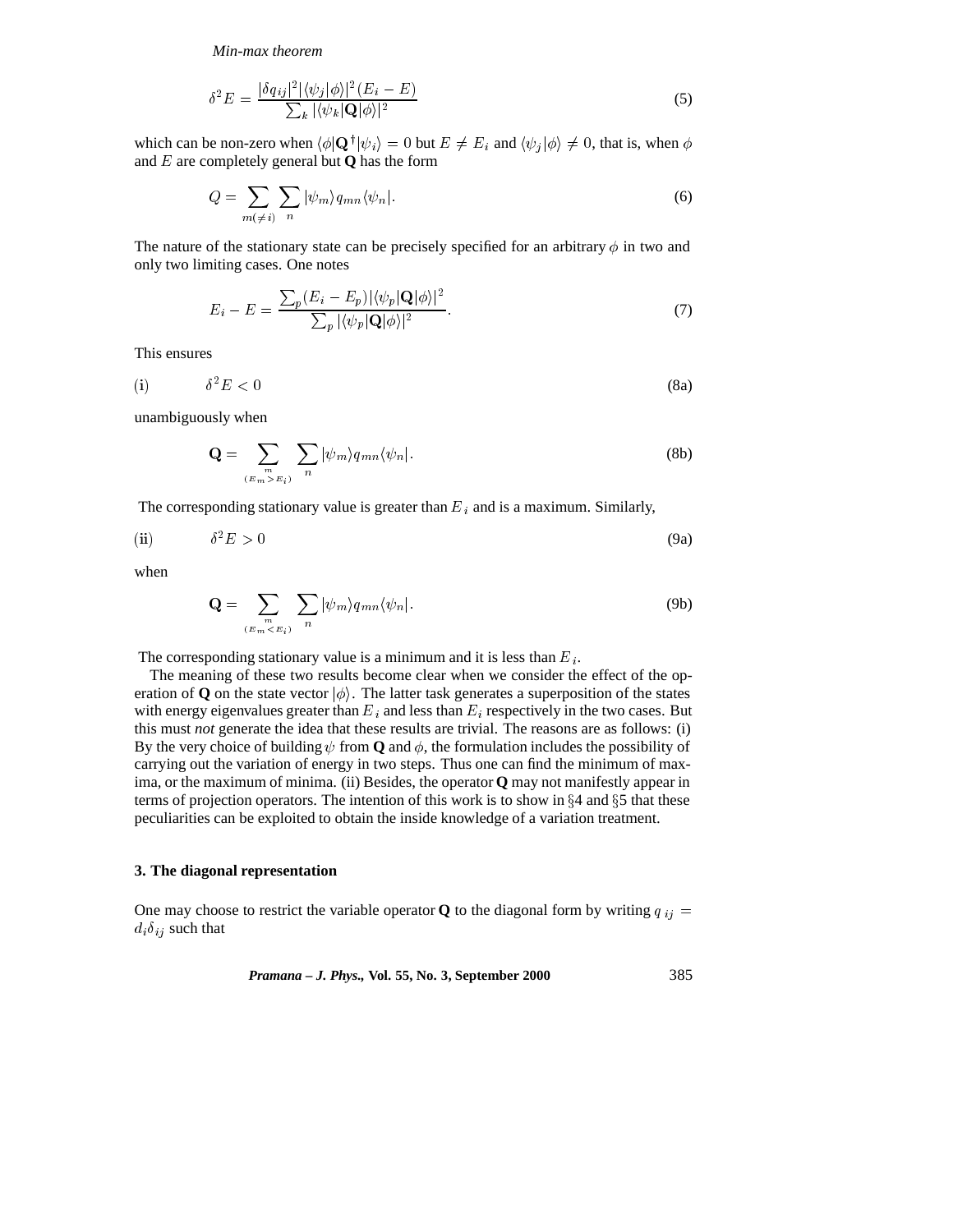$$
\mathbf{Q}_d = \sum_i d_i \mathbf{P}_i,\tag{10}
$$

where  $P_i$  is the projection operator  $|\psi_i\rangle \langle \psi_i|$ . The coefficients  $d_i$ 's are the parameters of variation. To determine the stationary values, one only needs to consider  $\delta E = 0$  in eq. (2) for any arbitrary change  $\delta d_j$ . This procedure yields the results which are quite obvious:

(i) 2E < <sup>0</sup> (11a)

for

$$
\mathbf{Q}_d = \sum_{\substack{n \\ (E_n > E_j)}} d_n \mathbf{P}_n,\tag{11b}
$$

and

(ii) 
$$
\delta^2 E > 0
$$
 (12a)

when

$$
\mathbf{Q}_d = \sum_{(E_n < E_j)} d_n \mathbf{P}_n. \tag{12b}
$$

The nature of the stationary point (maximum and greater than  $E_j$ , and minimum and less than  $E_j$ ) is also manifest from the form of  $\mathbf{Q}_d$  in the two cases. These results have important applications in the non-relativistic valence electron treatment, as shown in the next section.

# **4. Valence electron treatment**

A reference function *approximately* representing a valence orbital can be written as

$$
|\phi\rangle = \sum_{i} c_i |\psi_i\rangle,\tag{13}
$$

where the summation is carried out over all the orbitals, core as well as valence, but the valence orbital coefficients  $c_v$ s are much larger than the core orbital coefficients  $c_c$ s in the reference function. Actually the vectors  $|\psi_i\rangle$ s can be the eigenvectors of some other energy operator **F** that approximates the concerned Hamiltonian [1,2], but in this work we take these vectors as the eigenvectors of **H**. The trial function  $|\psi\rangle$  can be prepared by the application of  $\mathbf{Q}_d$  on this  $|\phi\rangle$  with the result

$$
|\psi\rangle = \sum_{i} c_i d_i |\psi_i\rangle.
$$
 (14)

Furthermore, the operator  $\mathbf{Q}_d$  can be partitioned as

$$
\mathbf{Q}_d = \mathbf{Q}_c + \mathbf{Q}_v,\tag{15}
$$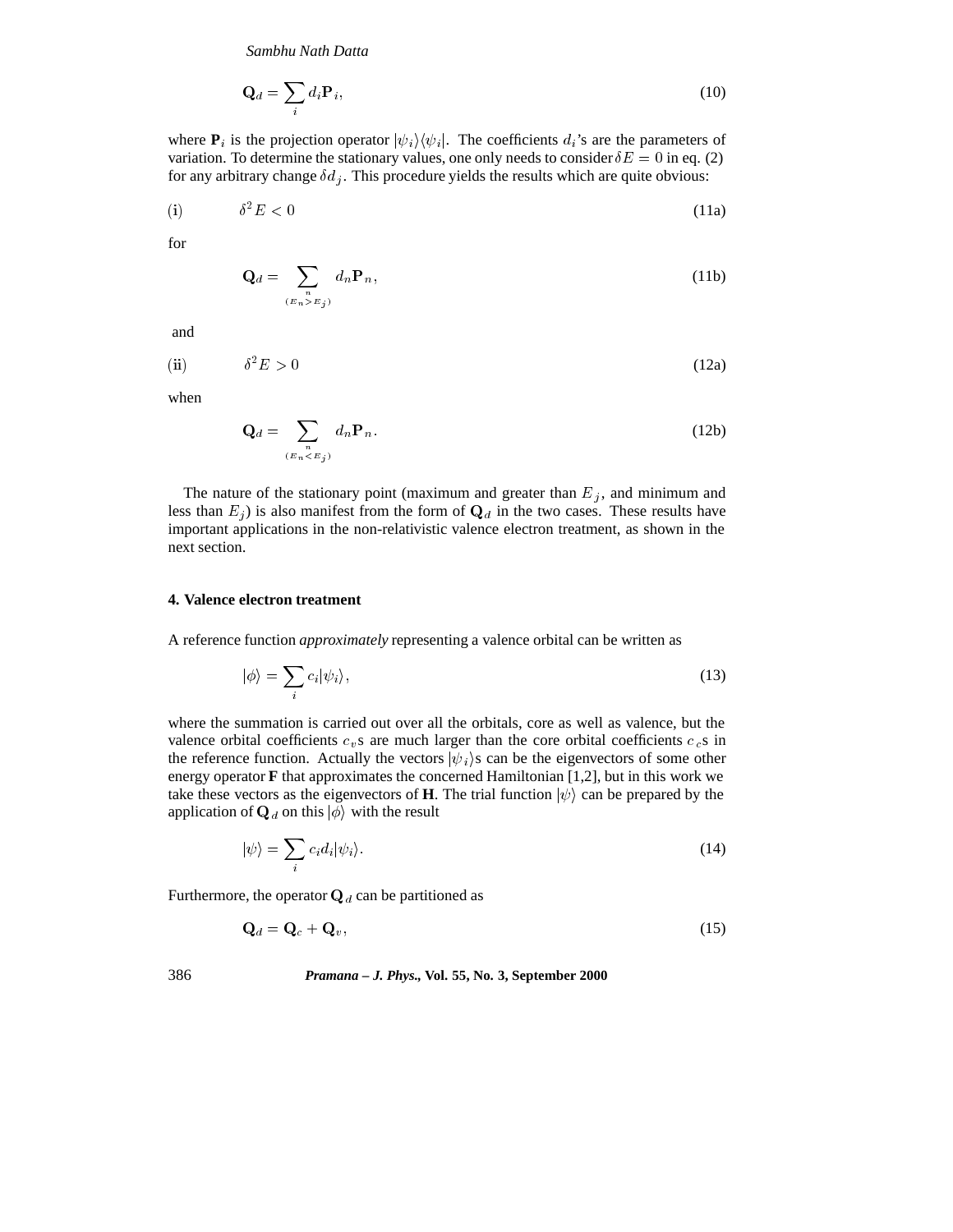where

$$
\mathbf{Q}_c = \mathbf{P} \mathbf{Q}_d \equiv \sum_c \mathbf{P}_c \mathbf{Q}_d,
$$
  

$$
\mathbf{Q}_v = (1 - \mathbf{P}) \mathbf{Q}_d.
$$
 (16)

and

One must treat the core orbitals coefficients  $c_{c}d_{c}$  s as well as the valence orbital coefficients  $c_v d_v s$  in the trial function  $\psi$  as variables. In fact, one has the option to change either the reference orbital coefficients <sup>c</sup>s while the <sup>d</sup>s are kept fixed, or the operator coefficients <sup>d</sup>s while the cs are kept intact. The latter observation suggests a two-step variation procedure. The first step involves the variation of the core projector coefficients  $d_c$ s. In the second step one varies the valence orbital coefficients  $c<sub>v</sub>$  s in the reference function. Proceeding along these lines, we come across a remarkable observation that is given below in the form of a proposition.

#### PROPOSITION 4.1

*The use of the operator*  $\mathbf{Q}_v$  *corresponds to the generation of the maximum value of* E.

*Proof.* Equation (11a) shows that for any change  $\delta d_c$ , the stationary point curvature  $\delta^2 E$  is always negative if  $d_{c'} = 0$  for every c'. Hence the Proposition.

*Remark*. Thus, the first step of the variation, that is, the variation of the  $d_c$ s, is replaced by the use of  $\mathbf{Q}_v$  which results in the maximum value E. This maximum is given by

$$
E = \max_{\mathbf{Q}_c} E = \frac{\langle (1 - \mathbf{P})\mathbf{Q}\phi | H | (1 - \mathbf{P})\mathbf{Q}\phi \rangle}{\langle (1 - \mathbf{P})\mathbf{Q}\phi | (1 - \mathbf{P})\mathbf{Q}\phi \rangle}.
$$
 (17)

The right hand side of eq. (17) can be rearranged to write

$$
E = \frac{\langle \mathbf{Q}\phi | H + V^{\text{GPP}} | \mathbf{Q}\phi \rangle}{\langle \mathbf{Q}\phi | \mathbf{Q}\phi \rangle},\tag{18}
$$

where  $V^{GPP} = -HP - PH + PHP + EP$ , which is the generalized pseudopotential  $(V_R^{\text{GPK}})$  defined by Weeks and Rice [3] and Weeks *et al* [4]. Actually, a comparison of the minimum of the constrained functional with that of the unconstrained functional led the authors of refs [3] and [4] to identify  $V_R^{\text{GPK}}$  as a repulsive potential. Here, instead, Proposition 4.1 identifies E as the maximum for variation of  $Q_c$ .

With our choice of the eigenfunctions  $\psi_i$ s, **H** commutes with **P** and  $V^{GPP}$  reduces to the simple form  $V^{\rm PP} = (E - H)P$ . The last operator immediately reduces to the pseudopotential defined by Phillips and Kleinman [ 5],  $V^{PK} = \sum_{c} (E - E_c) \mathbf{P}_c$ , as discussed in [2].

Next, one varies  $\phi$ , that is, varies the  $c_c$ s as well as the  $c_v$ s. In this context one finds

## COROLLARY 4.2

*The variation of* E by varying  $\phi$  amounts to the variation of E with respect to only the c<sub>n</sub>s.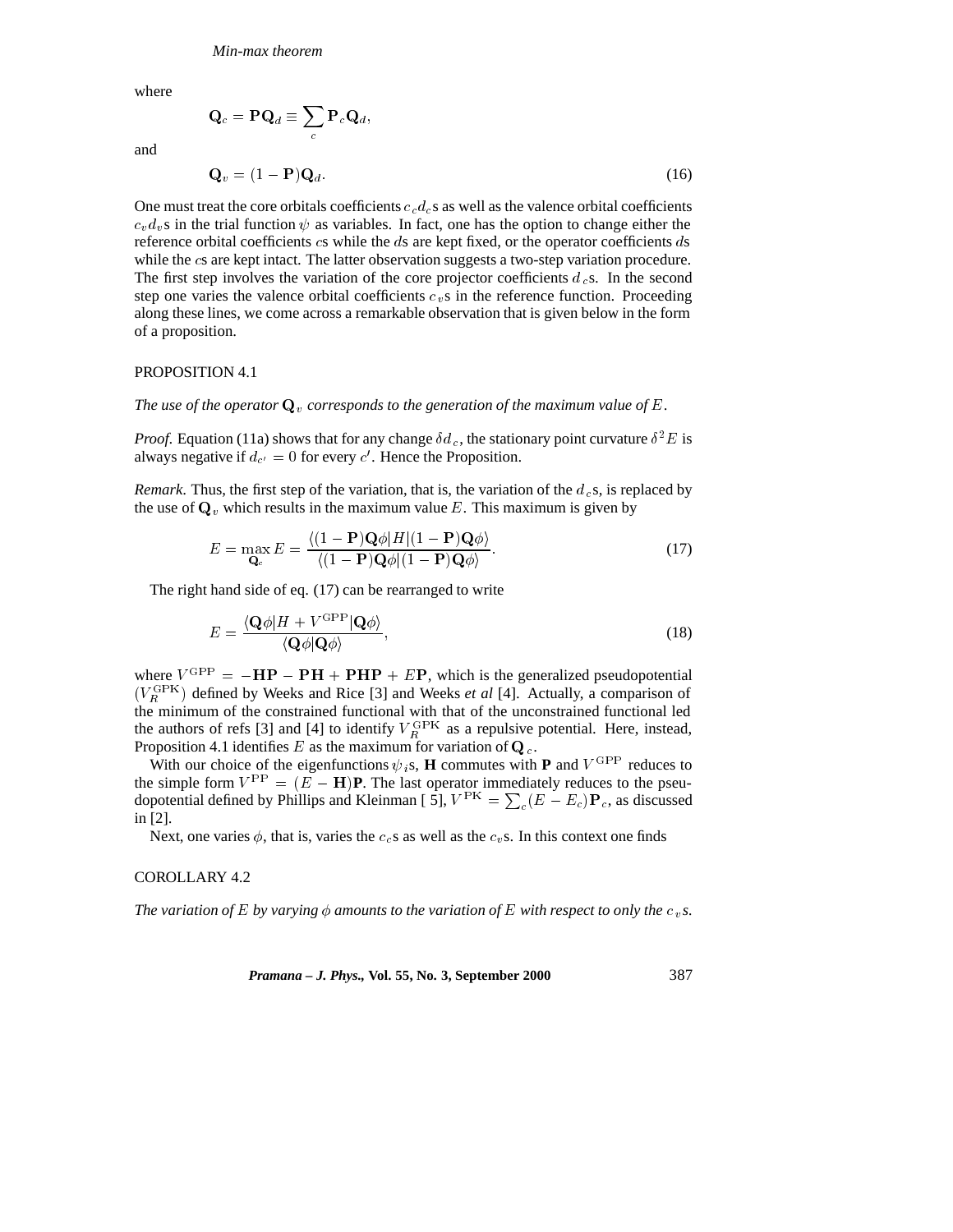*Proof.* Equation (17) shows that E depends only on  $\mathbf{Q}_v \phi$ , that is, only on the  $c_v$ s.

*Remark*. The use of the pseudopotential means that the energy remains maximized, and the change of the core orbital coefficients in  $\phi$  has no effect on E, the maximum value. When E is made stationary for all changes  $\delta(\mathbf{Q}_v\phi)$ , one obtains one of the valence eigenvalues. In particular, one can obtain the least value  $E_{v0}$  among the valence eigenvalues, by keeping  $\mathbf{Q}_v$  fixed with  $d_{v0} \neq 0$  but varying  $\phi$  arbitrarily:

$$
\min_{\phi} E = E_{V0}.\tag{19}
$$

This leads to the following conclusion that constitutes a completely new viewpoint.

#### COROLLARY 4.3

*The pseudopotential formalism is equivalent to a minimax procedure guided by the theorem*

$$
\min_{\phi} \max_{\mathbf{Q}_c} \langle \mathbf{H} \rangle = E_{V0} \tag{20}
$$

*and it generates an upper bound to the least valence eigenvalue.*

Although in the above we have come across the well-known pseudopotentials, the method described here is somewhat more general. This can be understood by checking the optimized form of the operator **Q**. In fact, the optimized operator is given by  $\mathbf{Q}_v \equiv \sum_v d_v \mathbf{P}_v$ . Conventional pseudopotential methods are exclusively based on the choice  $d_v = 1$  for every v. So, the present method is more flexible, but its merit can be realized only when one uses for **Q** an analytical function or any operator that is not explicitly written down in the form of a projection operator. This point will be made clear in the general representation which we discuss in the next section, and in  $\S6$ .

A minimization that starts from the variation of  $\mathbf{Q}_v$  will correspond to the removal of valence orbital contributions from  $\phi$ , and the newly optimized operator will then be given by

$$
\mathbf{Q}_c = \sum_c d_c \mathbf{P}_c. \tag{21}
$$

A careful manoeuvre can lead to the max-min theorem for the highest core orbital energy, but this will be of little interest as the procedure requires the knowledge of all the valence orbitals. To acquire the knowledge of the core orbitals is a relatively simple and manageable task.

#### **5. The Dirac problem**

The one-electron Dirac Hamiltonian

$$
\mathbf{H}_D = c\alpha \cdot \mathbf{p} + \beta c^2 + V \tag{22}
$$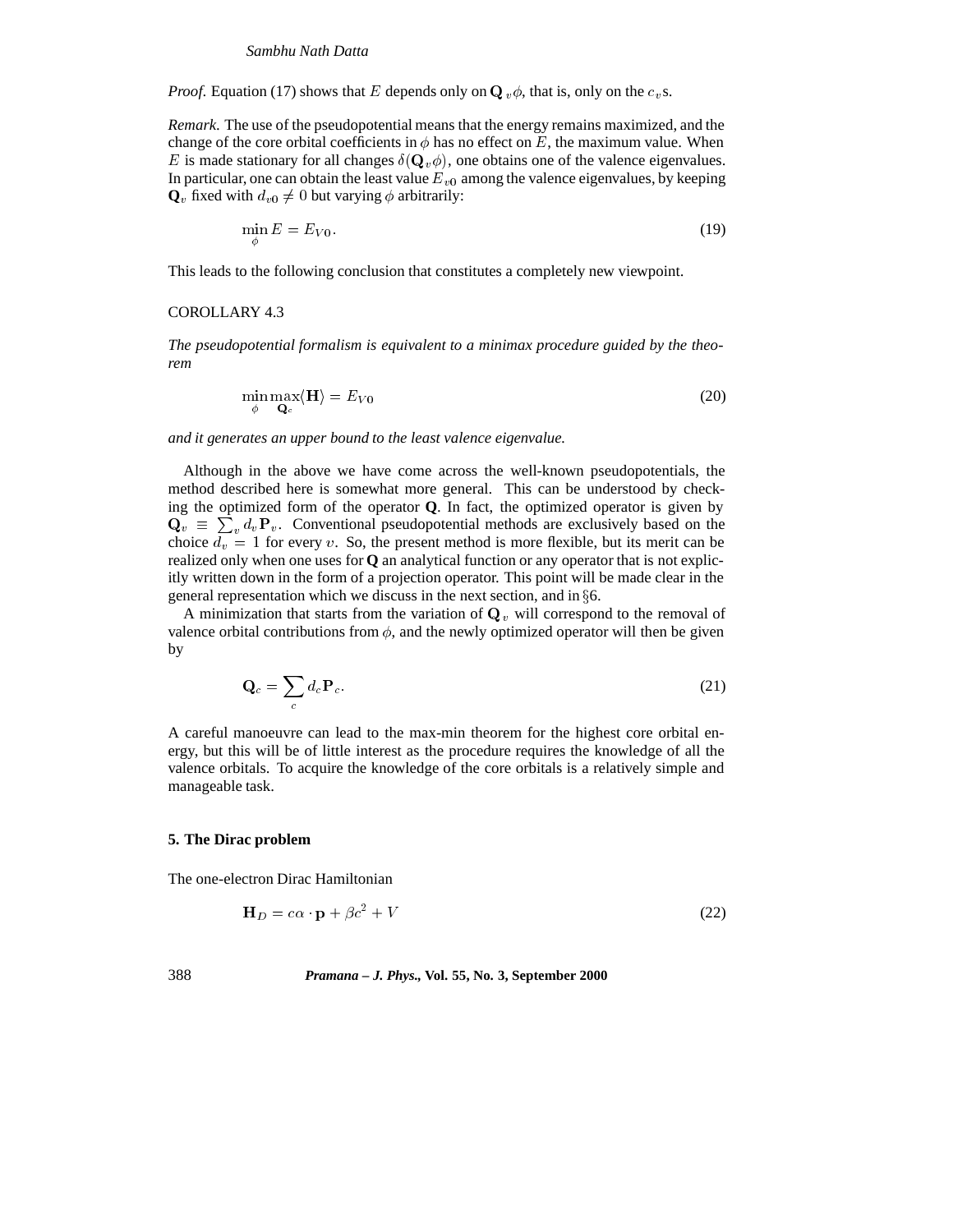#### *Min-max theorem*

has both positive-energy (+) and negative-energy (-) eigenvalues:  $E_+ > c^2$  and  $E_- <$  $-c^2$  for the continuum states, and  $c^2 \geq E_+ \geq 0$  corresponding to the bound state eigenfunctions. The Dirac  $\alpha$  and  $\beta$  matrices are written as

$$
\alpha = \begin{pmatrix} 0 & \sigma \\ \sigma & 0 \end{pmatrix}, \quad \beta = \begin{pmatrix} 1 & 0 \\ 0 & -1 \end{pmatrix}, \tag{23}
$$

where  $\bf{0}$  is the null matrix, **1** is the unit matrix, and  $\sigma$  is the Pauli spin matrix vector, all of rank 2. The trial function  $\psi$  is a four-component spinor that can be written as

$$
\psi = \left(\begin{array}{c} u \\ l \end{array}\right),\tag{24}
$$

where  $u$  and  $l$  are two-component spinors like the one-electron functions due to Pauli. One may define the variable operator by

$$
\mathbf{Q} = \left(\begin{array}{cc} 1 & 0 \\ 0 & \Omega \end{array}\right),\tag{25}
$$

where  $\Omega$  is a trial operator matrix of rank 2, and choose the reference function

$$
\phi = \left(\begin{array}{c} u \\ u \end{array}\right) \tag{26}
$$

such that the formation of the trial function  $\psi = \mathbf{Q} \phi$  gives rise to the mutual dependence of the upper and the lower component functions,  $l = \Omega u$ .

For a specific u, the lower component function l changes with  $\Omega$ . When the expectation value  $\langle H_D \rangle$  is varied as a functional of  $\Omega$ , stationarity is achieved for the optimized coupling operator [6]

$$
\Omega^0[u] = c(E[u] + c^2 - V)^{-1}\sigma \cdot \mathbf{p},\tag{27}
$$

where  $E[u]$ , the stationary value, is a functional of u. This stationary value satisfies the integral equation

$$
(u, (E[u] - c2 - V)u) = c2(u, \sigma \cdot \mathbf{p}(E[u] + c2 - V)-1 \sigma \cdot \mathbf{p}u).
$$
 (28)

It has been shown [6–10] that the coupling operator given by eq. (27) *unambiguously generates a maximum under certain precisely defined conditions*, viz.,

$$
V < 0, 0 > (V)_u > 2c^2 \quad \text{and} \quad E > c^2 + (V)_u,\tag{29}
$$

where  $(V)_u = (u, Vu)/(u, u)$ . These conditions also make  $E[u]$  manifestly greater than  $-c<sup>2</sup>$ . When  $E[u]$  as given by eq. (28) is made stationary for *all* variations  $\delta u$ , one obtains one of the discrete eigenvalues  $E_{i,+}$  belonging to the positive-energy spectrum and the eigenvalue equation in the separated form

$$
(E_{i,+} + c^2 - V)l_{i,+} = c\sigma \cdot \mathbf{p}u_{i,+} \quad \text{(from (27))} \tag{30}
$$

and

*Pramana – J. Phys.,* **Vol. 55, No. 3, September 2000** 389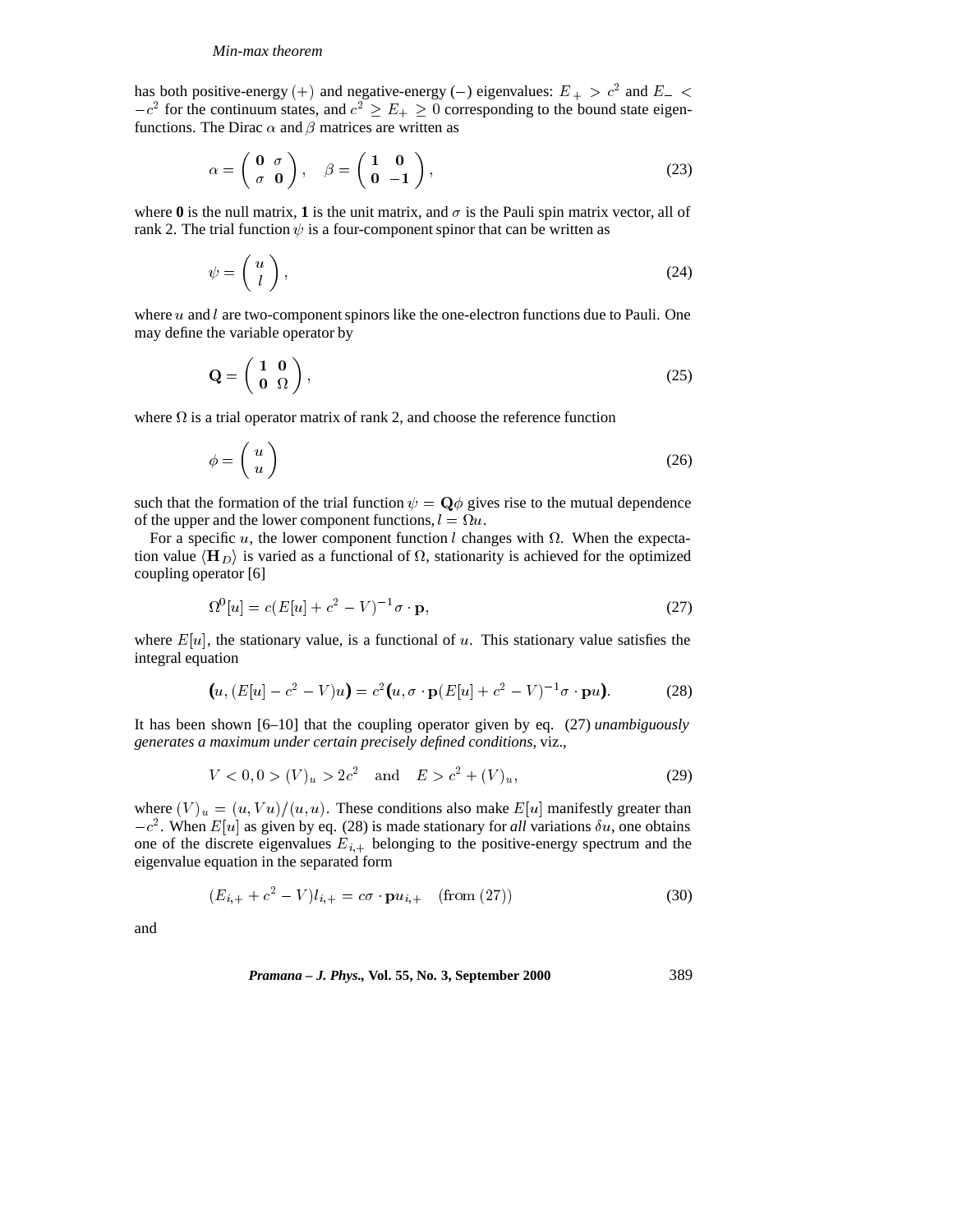$(E_{i,+} - c^{-} - V)u_{i,+} = c\sigma \cdot \mathbf{p}$  $(i,+$  (from (28))

where  $u_{i,+}$  and  $l_{i,+}$  are the upper and the lower components of the eigenspinor  $\psi_{i,+}$ . A negative-energy eigenvalue is never obtained from the variation since  $E[u]$  always remains greater than  $-c^2$ . Incidentally, the direct separation of the Dirac equation *for eigenspinors* into the two equations in (30) is known as the first step of the elimination method due to Pauli. Here, however, the separation has been achieved from a variational approach.

That the variation of  $E[u]$  can never lead to an eigenvalue of negative energy [6, 10] indicates that for any  $u$  belonging to the group of upper component functions which satisfy  $(V)_u > -2c^2$ , (rather,  $E[u] > -c^2$ ), the lower component function  $l^0 = \Omega^0 u$  gives rise to a four-component spinor  $\psi^0$  that belongs to the subspace spanned by the positive-energy eigenfunctions. For the usual potentials, (for instance, for Coulomb potentials with  $Z < c$ ), the condition  $E[u] > -c^2$  is satisfied by normalizable us. Therefore, an arbitrary variation of the energy maximum with respect to <sup>u</sup> generates an upper bound to the *ground state energy*, the least value among the discrete eigenvalues [6–10]. This result is known as the min-max theorem in relativistic quantum mechanics. It is shown in the following that the same conclusion can be reached by starting directly from eqs (8a) and (8b).

In general, a variation of  $\Omega$  while keeping u fixed can mix in or get rid of the contributions from the negative-energy eigenspinors. This fact allows the following observations to be made.

## PROPOSITION 5.1

*The operator* **Q** *in eq.* (25) *is in the general form.*

*Proof.* **Q** does not commute with H<sub>D</sub> unless  $\Omega$  is the unit matrix of rank 2, that is, unless **Q** is the unit matrix of rank 4.

*Remark*. In general, **Q** is not even hermitean. For instance,  $\Omega^{0\dagger} \neq \Omega^0$ .

#### PROPOSITION 5.2

*The lower component function*  $l = \Omega^0 u$  generates the four-component trial spinor  $\mathbf{Q}_{+}|\phi\rangle$ *that lies completely in the subspace spanned by the positive-energy spinors.*

*Proof.* The variation of  $\Omega$  to maximize  $\langle H_D \rangle$  leads to the optimized operator

$$
\mathbf{Q}_{+} = \left( \begin{array}{cc} 1 & 0 \\ 0 & \Omega^{0} \end{array} \right).
$$

Since  $E[u]$  is *unambiguously* a maximum and greater than all negative-energy eigenvalues as discussed in refs [6–10], the general form of  $Q_+$  is given by eq. (8b), that is,  $Q_+$  can be written as

$$
\mathbf{Q}_{+} = \sum_{m} \sum_{p} |\psi_{m,+}\rangle q_{mp} \langle \psi_{p,+}| + \sum_{m} \sum_{n} |\psi_{m,+}\rangle q_{mn} \langle \psi_{n,-}|,
$$
 (31)

where  $E_{m,+}$  etc. are all greater than the negative energy values, that is,  $\psi_{m,+}$  etc. are all four-component eigenspinors of positive energy, whereas  $\psi_{n}$  = etc. are the negative-energy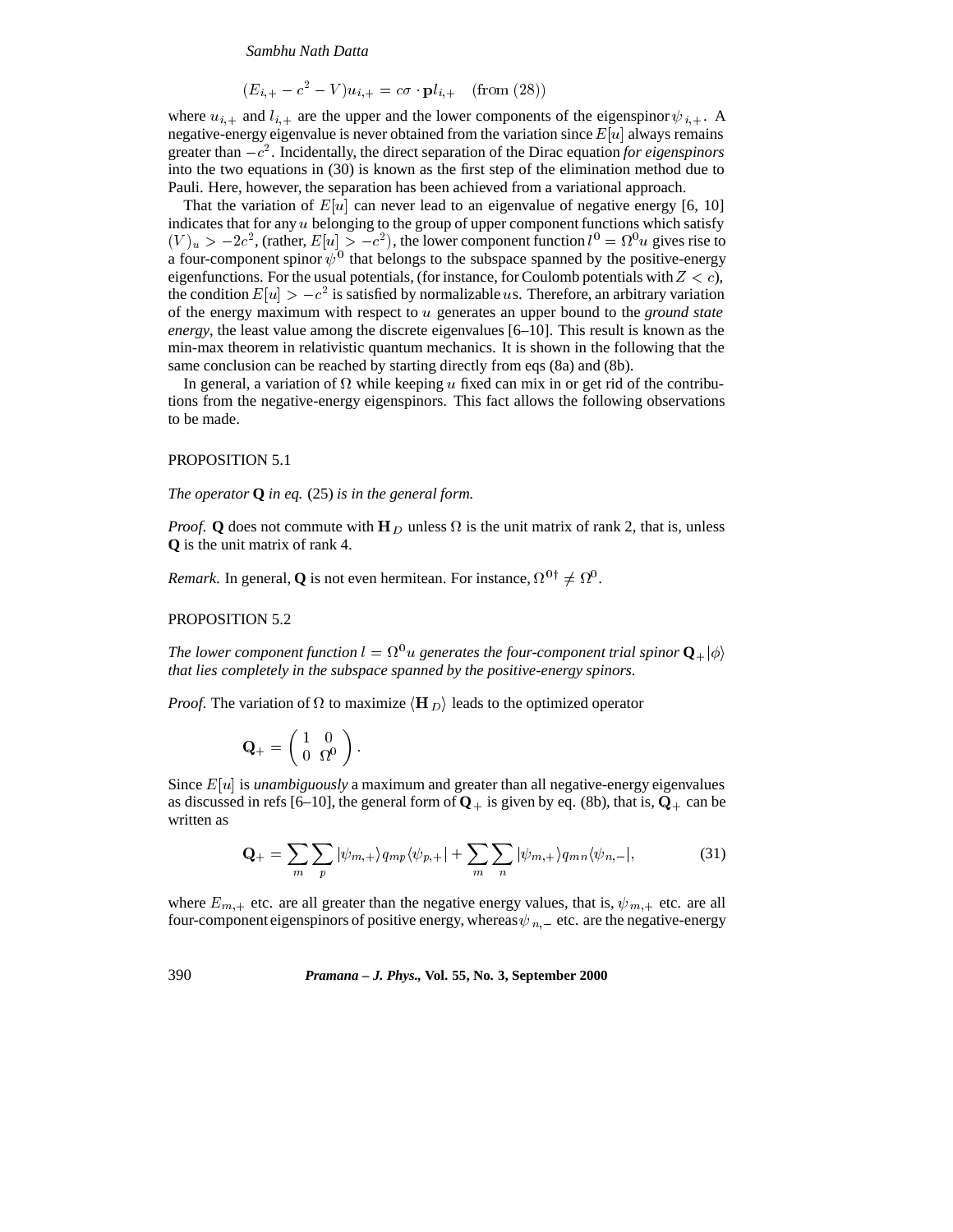eigenspinors. (The negative energy eigenvalues form a continuous spectrum). Hence the proposition.

Proposition 5.2 leads to the following important result.

# COROLLARY 5.3

*Variation of the maximum as a functional of* <sup>u</sup> *gives rise to an upper bound to the ground state energy*  $E_{0,+}$ .

*Proof*. One observes

$$
\min_{u} \max_{\Omega} \langle \mathbf{H}_{D} \rangle \equiv \min_{\phi} \max_{\mathbf{Q}} \langle \mathbf{H}_{D} \rangle.
$$

By Proposition 5.2 the rhs equals the ground state energy so that

$$
\min_{u} \max_{\Omega} \langle \mathbf{H}_D \rangle = E_{0,+} \tag{32}
$$

which is the min-max theorem for the solution of Dirac's equation [6–10].

## **6. Discussion**

The variation method discussed here is based on the use of a variable operator **Q**. The treatment leads to two transparent conditions, one for manifestly obtaining a maximum, and the other for a minimum. But the merit of the formulation is that each condition gives rise to the possibility of carrying out a two-step variation as the reference function  $\phi$  can also be varied. By adopting the diagonal representation for the variable operator, one can interpret the pseudopotential technique as a min-max procedure. This is a new interpretation, and its importance lies in the possibility that it may be exploited to generate *effective potentials* for systems with more than one valence electron. Effective potentials generally correspond to the sum of the pseudopotentials and analytical functions which account for the modification of the two-electron interaction. Hence they may be considered in terms of  $\mathbf{Q}_v \equiv \sum_v d_v \mathbf{P}_v$  but with  $d_v \neq 1$ . Also, the explicit use of E spoils the hermitean nature of the pseudopotentials  $V_R^{\text{GPK}}$ ,  $V^{\text{PP}}$ , and  $V^{\text{PK}}$ , whereas a variational approach can avoid this disconcerting feature. These aspects will be discussed in a future communication.

But the two-step process is more flexible. It works even when the variable operator is given an analytical form that does not manifestly involve projectors. This has been illustrated by comparing the present technique with the variational solution of Dirac's relativistic electron equation. The outcome is an alternative proof that the process of maximizing energy by varying the  $u - l$  coupling operator eliminates all negative-energy contributions from a trial spinor. Then the two-step method becomes synonymous with the min-max technique.

A general account of the separation theorems and the min-max problem has been given by Epstein [11] in the context of discussing the basis set expansion technique. A number of examples of the minimax technique for the Dirac problem have been given in ref. [10]. The minimax procedure was intuitively put forward by Talman who apparently took the theorem for granted but did not supply any proof [12]. Grant and his coworkers solved the